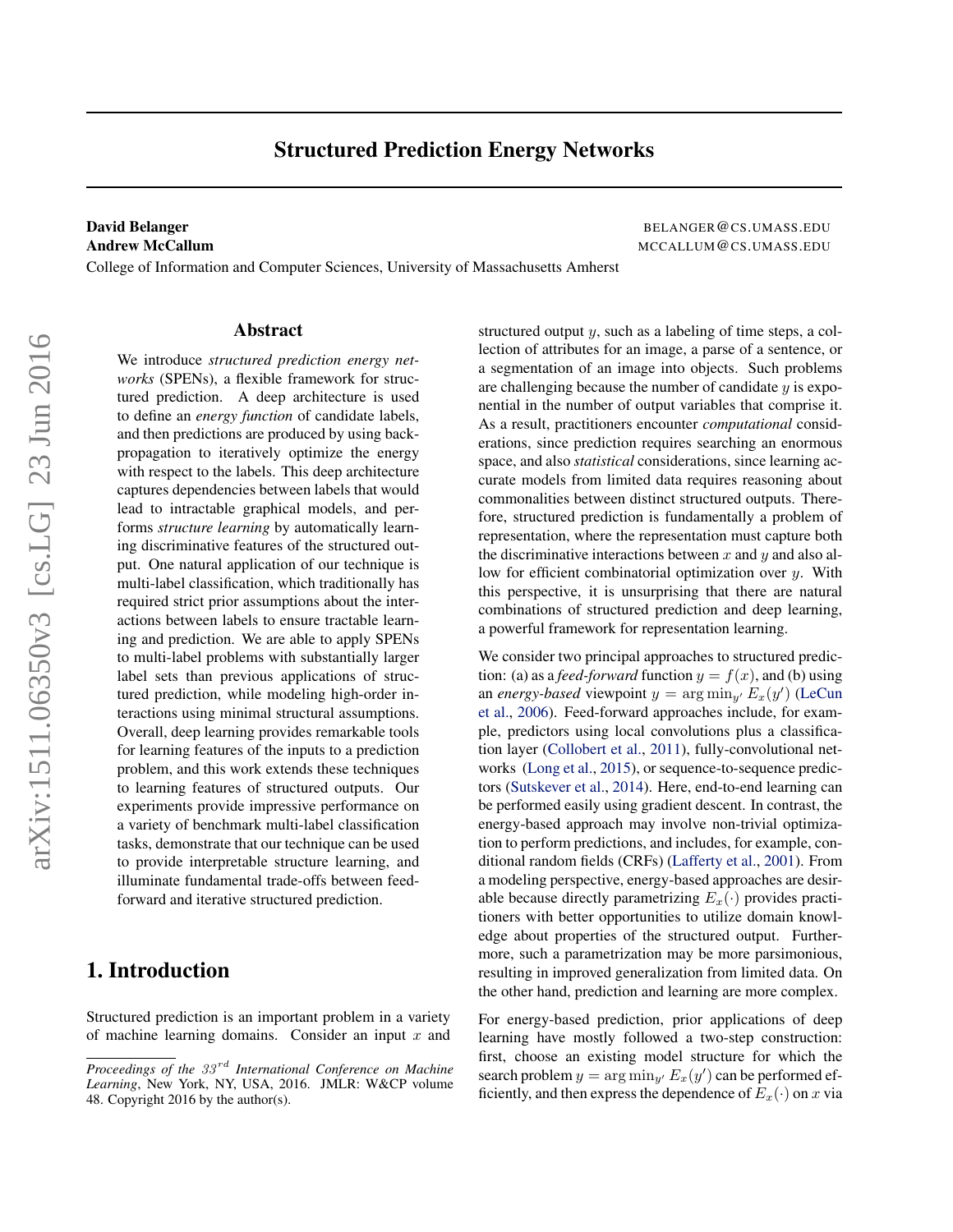<span id="page-1-0"></span>a deep architecture. For example, the tables of potentials of an undirected graphical model can be parametrized via a deep network applied to x [\(LeCun et al.,](#page-9-0) [2006;](#page-9-0) [Collobert](#page-8-0) [et al.,](#page-8-0) [2011;](#page-8-0) [Jaderberg et al.,](#page-8-0) [2014;](#page-8-0) [Huang et al.,](#page-8-0) [2015;](#page-8-0) [Schwing & Urtasun,](#page-9-0) [2015;](#page-9-0) [Chen et al.,](#page-8-0) [2015\)](#page-8-0). The advantage of this approach is that it employs deep architectures to perform representation learning on  $x$ , while leveraging existing algorithms for combinatorial prediction, since the dependence of  $E_x(y')$  on y' remains unchanged. In some of these examples, exact prediction is intractable, such as for loopy graphical models, and standard techniques for learning with approximate inference are employed. An alternative line of work has directly maximized the performance of iterative approximate prediction algorithms by performing back-propagation through the iterative procedure [\(Stoyanov et al.,](#page-9-0) [2011;](#page-9-0) [Domke,](#page-8-0) [2013;](#page-8-0) [Hershey et al.,](#page-8-0) [2014;](#page-8-0) [Zheng et al.,](#page-9-0) [2015\)](#page-9-0).

All of these families of deep structured prediction techniques assume a particular graphical model for  $E_x(\cdot)$  apriori, but this construction perhaps imposes an excessively strict inductive bias. Namely, practitioners are unable to use the deep architecture to perform *structure learning*, representation learning that discovers the interaction between different parts of y. In response, this paper explores *Structured Prediction Energy Networks* (SPENs), where a deep architecture encodes the dependence of the energy on  $y$ , and predictions are obtained by approximately minimizing the energy iteratively via gradient descent.

Using gradient-based methods to predict structured outputs was mentioned in [LeCun et al.](#page-9-0) [\(2006\)](#page-9-0), but applications have been limited since then. Mostly, the approach has been applied for alternative goals, such as generating adversarial examples [\(Szegedy et al.,](#page-9-0) [2014;](#page-9-0) [Goodfellow et al.,](#page-8-0) [2015\)](#page-8-0), embedding examples in low-dimensional spaces [\(Le](#page-9-0) [& Mikolov,](#page-9-0) [2014\)](#page-9-0), or image synthesis [\(Mordvintsev et al.,](#page-9-0) [2015;](#page-9-0) [Gatys et al.,](#page-8-0) [2015a;b\)](#page-8-0). This paper provides a concrete extension of the implicit regression approach of [LeCun](#page-9-0) [et al.](#page-9-0) [\(2006\)](#page-9-0) to structured objects, with a target application (multi-label classification), a family of candidate architectures (Section [3\)](#page-2-0), and a training algorithm (a structured SVM [\(Taskar et al.,](#page-9-0) [2004;](#page-9-0) [Tsochantaridis et al.,](#page-9-0) [2004\)](#page-9-0)).

Overall, SPENs offer substantially different tradeoffs than prior applications of deep learning to structured prediction. Most energy-based approaches form predictions using optimization algorithms that are tailored to the problem structure, such as message passing for loopy graphical models. Since SPEN prediction employs gradient descent, an extremely generic algorithm, practitioners can explore a wider variety of differentiable energy functions. In particular, SPENS are able to model high-arity interactions that would result in unmanageable treewidth if the problem was posed as an undirected graphical model. On the other hand, SPEN prediction lacks algorithmic guarantees, since it only performs local optimization of the energy.

SPENs are particularly well suited to multi-label classification problems. These are naturally posed as structured prediction, since the labels exhibit rich interaction structure. However, unlike problems with grid structure, where there is a natural topology for prediction variables, the interactions between labels must be learned from data. Prior applications of structured prediction, eg. using CRFs, have been limited to small-scale problems, since the techniques' complexity, both in terms of the number of parameters to estimate and the per-iteration cost of algorithms like belief propagation, grows at least quadratically in the number of labels L [\(Ghamrawi & McCallum,](#page-8-0) [2005;](#page-8-0) [Finley &](#page-8-0) [Joachims,](#page-8-0) [2008;](#page-8-0) [Meshi et al.,](#page-9-0) [2010;](#page-9-0) [Petterson & Caetano,](#page-9-0) [2011\)](#page-9-0). For SPENs, though, both the per-iteration prediction complexity and the number of parameters scale linearly in L. We only impose mild prior assumptions about labels' interactions: they can be encoded by a deep architecture. Motivated by recent compressed sensing approaches to multi-label classification [\(Hsu et al.,](#page-8-0) [2009;](#page-8-0) [Kapoor et al.,](#page-9-0) [2012\)](#page-9-0), we further assume that the first layer of the network performs a small set of linear projections of the prediction variables. This provides a particularly parsimonious representation of the energy function and an interpretable tool for structure learning.

On a selection of benchmark multi-label classification tasks, the expressivity of our deep energy function provides accuracy improvements against a variety of competitive baselines, including a novel adaptation of the 'CRF as RNN' approach of [Zheng et al.](#page-9-0) [\(2015\)](#page-9-0). We also offer experiments contrasting SPEN learning with alternative SSVMbased techniques and analyzing the convergence behavior and speed-accuracy tradeoffs of SPEN prediction in practice. Finally, experiments on synthetic data with rigid mutual exclusivity constraints between labels demonstrate the power of SPENs to perform structure learning and illuminate important tradeoffs in the expressivity and parsimony of SPENs vs. feed-forward predictors. We encourage further application of SPENs in various domains.

## 2. Structured Prediction Energy Networks

For many structured prediction problems, an  $x \to y$  mapping can be defined by posing  $y$  as the solution to a potentially non-linear combinatorial optimization problem, with parameters dependent on  $x$  [\(LeCun et al.,](#page-9-0) [2006\)](#page-9-0):

$$
\min_{y} \quad \mathbf{E}_{\mathbf{x}}(y) \quad \text{subject to} \qquad y \in \{0, 1\}^{L}. \tag{1}
$$

This includes binary CRFs, where there is a coordinate of y for every node in the graphical model. Problem (1) could be rendered tractable by assuming certain structure (e.g., a tree) for the energy function  $E_x(\cdot)$ . Instead, we consider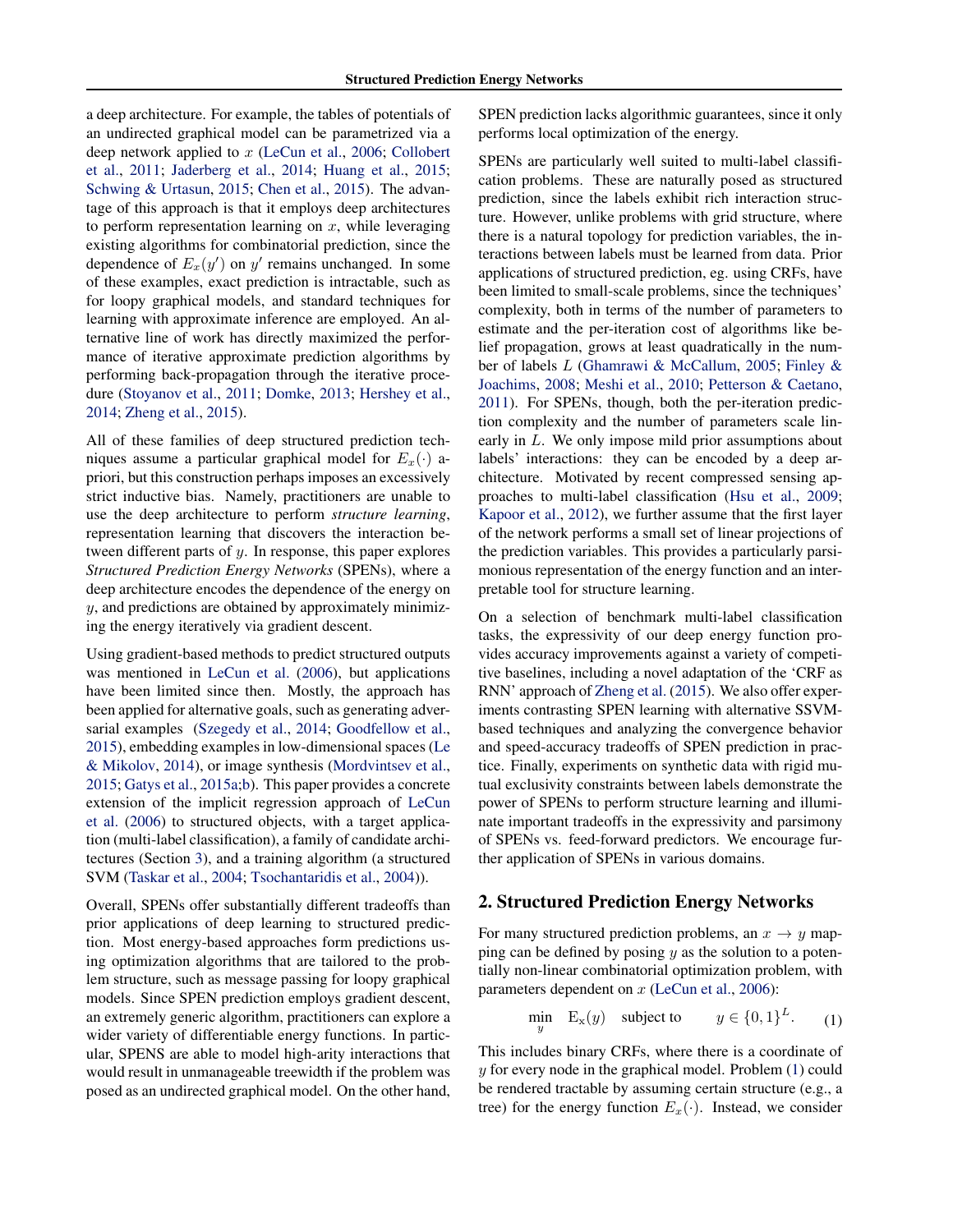<span id="page-2-0"></span>general  $E_x(\cdot)$ , but optimize over a convex relaxation of the constraint set:

$$
\min_{\bar{y}} \quad \mathbf{E}_{\mathbf{x}}(\bar{y}) \qquad \text{subject to} \qquad \bar{y} \in [0, 1]^L. \tag{2}
$$

In general,  $E_x(\bar{y})$  may be non-convex, where exactly solving (2) is intractable. A reasonable approximate optimization procedure, however, is to minimize (2) via gradient descent, obtaining a local minimum. Optimization over  $[0, 1]^L$  can be performed using projected gradient descent, or entropic mirror descent by normalizing over each coordinate [\(Beck & Teboulle,](#page-8-0) [2003\)](#page-8-0). We use the latter because it maintains iterates in  $(0, 1)^L$ , which allows using energy functions and loss functions that diverge at the boundary.

There are no guarantees that our predicted  $\bar{y}$  is nearly 0-1. In some applications, we may round  $\bar{y}$  to obtain predictions that are usable downstream. It may also be useful to maintain 'soft' predictions, eg. for detection problems.

In the posterior inference literature, *mean-field* approaches also consider a relaxation from y to  $\bar{y}$ , where  $\bar{y}_i$  would be interpreted as the marginal probability that  $y_i = 1$  [\(Jordan](#page-8-0) [et al.,](#page-8-0) [1999\)](#page-8-0). Here, the practitioner starts with a probabilistic model for which inference is intractable, and obtains a mean-field objective when seeking to perform approximate variational inference. We make no such probabilistic assumptions, however, and instead adopt a discriminative approach by directly parametrizing the objective that the inference procedure optimizes.

Continuous optimization over  $\bar{y}$  can be performed using black-box access to a gradient subroutine for  $E_x(\bar{y})$ . Therefore, it is natural to parametrize  $E_x(\bar{y})$  using deep architectures, a flexible family of multivariate function approximators that provide efficient gradient calculation.

A SPEN parameterizes  $E_x(\bar{y})$  as a neural network that takes both x and  $\bar{y}$  as inputs and returns the energy (a single number). In general, a SPEN consists of two deep architectures. First, the *feature network*  $F(x)$  produces an  $f$ dimensional feature representation for the input. Next, the energy  $E_x(\bar{y})$  is given by the output of the *energy network*  $E(F(x), \bar{y})$ . Here, F and E are arbitrary deep networks.

Note that the energy only depends on  $x$  via the value of  $F(x)$ . During iterative prediction, we improve efficiency by precomputing  $F(x)$  and not back-propagating through F when differentiating the energy with respect to  $\bar{y}$ .

## 3. Example SPEN Architecture

We now provide a more concrete example of the architecture for a SPEN. All of our experiments use the general configuration described in this section. We denote matrices in upper case and vectors in lower case. We use  $q()$  to denote a coordinate-wise non-linearity function, and may use

different non-linearities, eg. sigmoid vs. rectifier, in different places. Appendix [A.2](#page-10-0) provides a computation graph for this architecture.

For our feature network, we employ a simple 2-layer network:

$$
F(x) = g(A_2g(A_1x)).\tag{3}
$$

Our energy network is the sum of two terms. First, the *local energy network* scores  $\bar{y}$  as the sum of L linear models:

$$
E_x^{\text{local}}(\bar{y}) = \sum_{i=1}^{L} \bar{y}_i b_i^{\top} F(x). \tag{4}
$$

Here, each  $b_i$  is an f dimensional vector of parameters for each label.

This score is added to the output of the *global energy network*, which scores configurations of  $\bar{y}$  independent of x:

$$
E_x^{\text{label}}(\bar{y}) = c_2^{\top} g(C_1 \bar{y}).\tag{5}
$$

The product  $C_1\bar{y}$  is a set of learned affine (linear + bias) measurements of the output, that capture salient features of the labels used to model their dependencies. By learning the *measurement matrix*  $C_1$  from data, the practitioner imposes minimal assumptions a-priori on the interaction structure between the labels, but can model sophisticated interactions by feeding  $C_1\bar{y}$  through a non-linear function. This has the additional benefit that the number of parameters to estimate grows linearly in L. In Section [7.3,](#page-6-0) we present experiments exploring the usefulness of the measurement matrix as a means to perform structure learning.

In general, there is a tradeoff between using increasingly expressive energy networks and being more vulnerable to overfitting. In some of our experiments, we add another layer of depth to (5). It is also natural to use a global energy network that conditions on  $x$ , such as:

$$
E_x^{\text{cond}}(\bar{y}) = d_2^{\top} g(D_1[\bar{y}; F(x)]). \tag{6}
$$

Our experiments consider tasks with limited training data, and here we found that using a data-independent energy (5) helped prevent overfitting, however.

Finally, it may be desirable to choose an architecture for g that results in a convex problem in  $\psi$  [Amos & Kolter](#page-8-0) [\(2016\)](#page-8-0). Our experiments select  $q$  based on accuracy, rather than algorithmic guarantees resulting from convexity.

#### 3.1. Conditional Random Fields as SPENs

There are important parallels between the example SPEN architecture given above and the parametrization of a CRF [\(Lafferty et al.,](#page-9-0) [2001\)](#page-9-0). Here, we use CRF to refer to any structured linear model, which may or may not be trained to maximize the conditional log likelihood. For the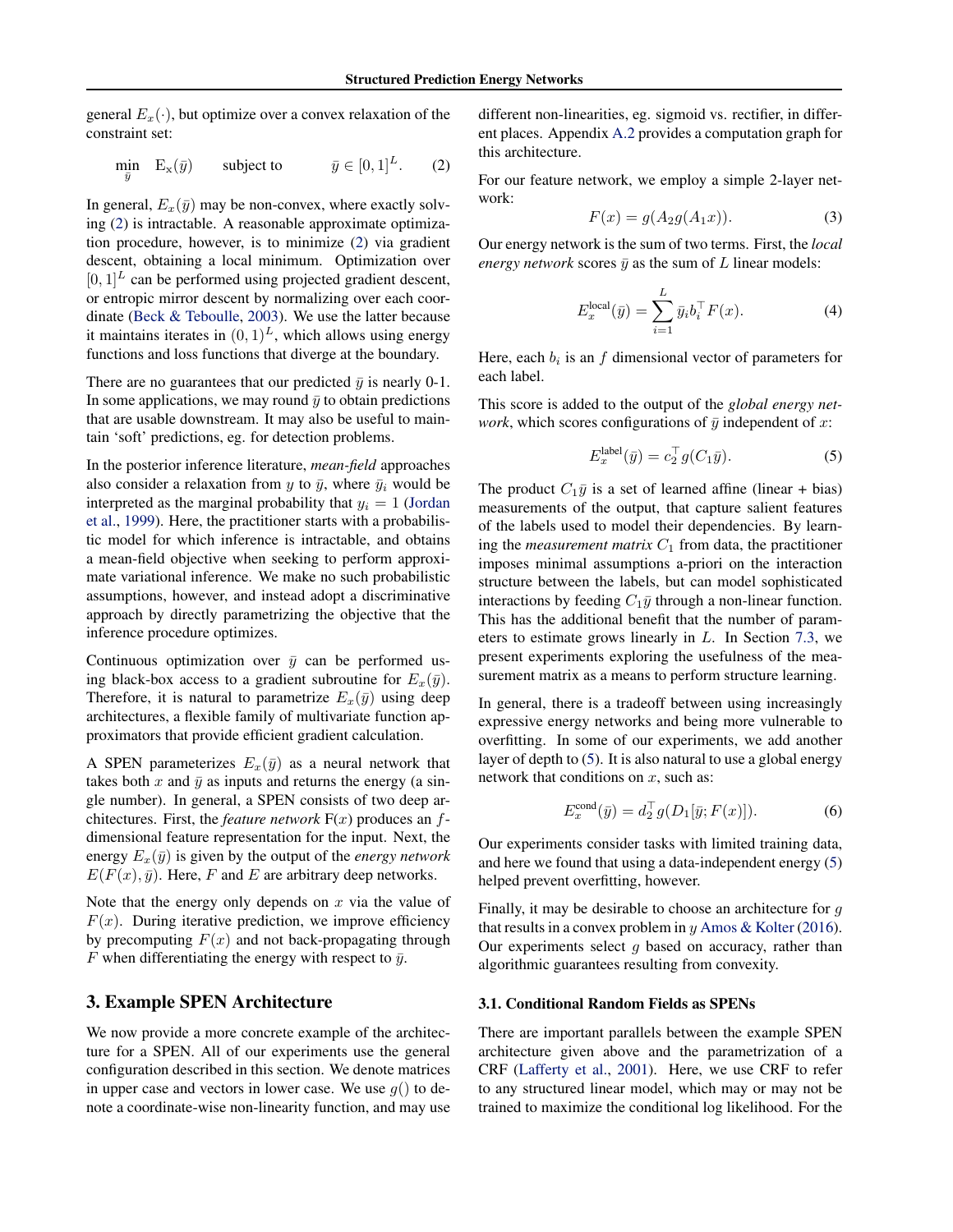<span id="page-3-0"></span>sake of notational simplicity, consider a fully-connected pairwise CRF with local potentials that depend on  $x$ , but data-independent pairwise potentials. Suppose we apply  $E_x(\cdot)$  directly to y, rather than to the relaxation  $\bar{y}$ . The corresponding global energy net would be:

$$
E_x^{\text{crf}}(y) = y^\top S_1 y + s^\top y. \tag{7}
$$

In applications with large label spaces, (7) is troublesome in terms of both the statistical efficiency of parameter estimation and the computational efficiency of prediction because of the quadratic dependence on L. Statistical issues can be mitigated by imposing parameter tying of the CRF potentials, using a low-rank assumption, eg. [\(Srikumar &](#page-9-0) [Manning,](#page-9-0) [2014;](#page-9-0) [Jernite et al.,](#page-8-0) [2015\)](#page-8-0), or using a deep architecture to map  $x$  to a table of CRF potentials [\(LeCun](#page-9-0) [et al.,](#page-9-0) [2006\)](#page-9-0). Computational concerns can be mitigated by choosing a sparse graph. This is difficult for practitioners when they do not know the dependencies between labels apriori. Furthermore, modeling high-order interactions than pairwise relationships is very expensive with a CRF, but presents no extra cost for SPENs. Finally, note that using affine, rather than linear, measurements in  $C_1$  is critical to allow SPENs to be sufficiently universal to model dissociativity between labels, a common characteristic of CRFs.

For CRFs, the interplay between the graph structure and the set of representable conditional distributions is wellunderstood [\(Koller & Friedman,](#page-9-0) [2009\)](#page-9-0). However, characterizing the representational capacity of SPENs is more complex, as it depends on the general representational capacity of the deep architecture chosen.

# 4. Learning SPENs

In Section [2,](#page-1-0) we described a technique for producing predictions by performing continuous optimization in the space of outputs. Now we discuss a gradient-based technique for learning the parameters of the network  $E_x(\bar{y})$ .

In many structured prediction applications, the practitioner is able to interact with the model in only two ways: (1) evaluate the model's energy on a given value of  $y$ , and  $(2)$ minimize the energy with respect to the  $y$ . This occurs, for example, when predicting combinatorial structures such as bipartite matchings and graph cuts. A popular technique in these settings is the structured support vector machine (SSVM) [\(Taskar et al.,](#page-9-0) [2004;](#page-9-0) [Tsochantaridis et al.,](#page-9-0) [2004\)](#page-9-0).

If we assume (incorrectly) that our prediction procedure is not subject to optimization errors, then (1) and (2) apply to our model and it is straightforward to train using an SSVM. This ignores errors resulting from the potential non-convexity of  $E_x(\bar{y})$  or the relaxation from y to  $\bar{y}$ . However, such an assumption is a reasonable way to construct an approximate learning procedure.

Define  $\Delta(y_p, y_q)$  to be an error function between a prediction  $y_p$  and the ground truth  $y_q$ , such as the Hamming loss. Let  $[\cdot]_+$  = max $(0, \cdot)$ . The SSVM minimizes:

$$
\sum_{\{x_i, y_i\}} \max_{y} \left[ \Delta(y_i, y) - E_{x_i}(y) + E_{x_i}(y_i) \right]_+ .
$$
 (8)

Here, the  $[\cdot]_+$  function is redundant when performing exact energy minimization. We require it, however, because gradient descent only performs approximate minimization of the non-convex energy. Note that the signs in (8) differ from convention because here prediction minimizes  $E_x(\cdot)$ . We minimize our loss with respect to the parameters of the deep architecture  $E_x$  using mini-batch stochastic gradient descent. For  $\{x_i, y_i\}$ , computing the subgradient of 8 with respect to the prediction requires*loss-augmented inference*:

$$
y_p = \underset{y}{\text{arg min}} \left( -\Delta(y_i, y) + E_{x_i}(y) \right). \tag{9}
$$

With this, the subgradient of (8) with respect to the model parameters is obtained by back-propagation through  $E_x$ .

We perform loss-augmented inference by again using gradient descent on the relaxation  $\bar{y}$ , rather than performing combinatorial optimization over y. Since  $\Delta$  is a discrete function such as the Hamming loss, we need to approximate it with a differentiable surrogate loss, such as the squared loss or log loss. For the log loss, which diverges at the boundary, mirror descent is crucial, since it maintains  $\bar{y} \in (0, 1)^L$ . The objective (8) only considers the energy values of the ground truth and the prediction, ensuring that they're separated by a margin, not the actual ground truth and predicted labels (9). Therefore, we do not round the output of (9) in order to approximate a subgradient of (8); instead, we use the  $\bar{y}$  obtained by approximately minimizing (9).

Training undirected graphical models using an SSVM loss is conceptually more attractive than training SPENs, though. In loopy graphical models, it is tractable to solve the LP relaxation of MAP inference using graph-cuts or message passing techniques, eg. [\(Boykov & Kolmogorov,](#page-8-0) [2004;](#page-8-0) [Globerson & Jaakkola,](#page-8-0) [2008\)](#page-8-0). Using the LP relaxation, instead of exact MAP inference, in the inner loop of CRF SSVM learning is fairly benign, since it is guaranteed to over-generate margin violations in (8) [\(Kulesza](#page-9-0) [& Pereira,](#page-9-0) [2007;](#page-9-0) [Finley & Joachims,](#page-8-0) [2008\)](#page-8-0). On the other hand, SPENs may be safer from the perils of in-exact optimization during learning than training CRFs with the log loss. As [LeCun & Huang](#page-9-0) [\(2005\)](#page-9-0) discuss, the loss function for un-normalized models is unaffected by "low-energy areas that are never reached by the inference algorithm ."

Finally, we have found that it is useful to initialize the parameters of the feature network by first training them using a simple local classification loss, ignoring any interactions between coordinates of  $y$ . For problems with very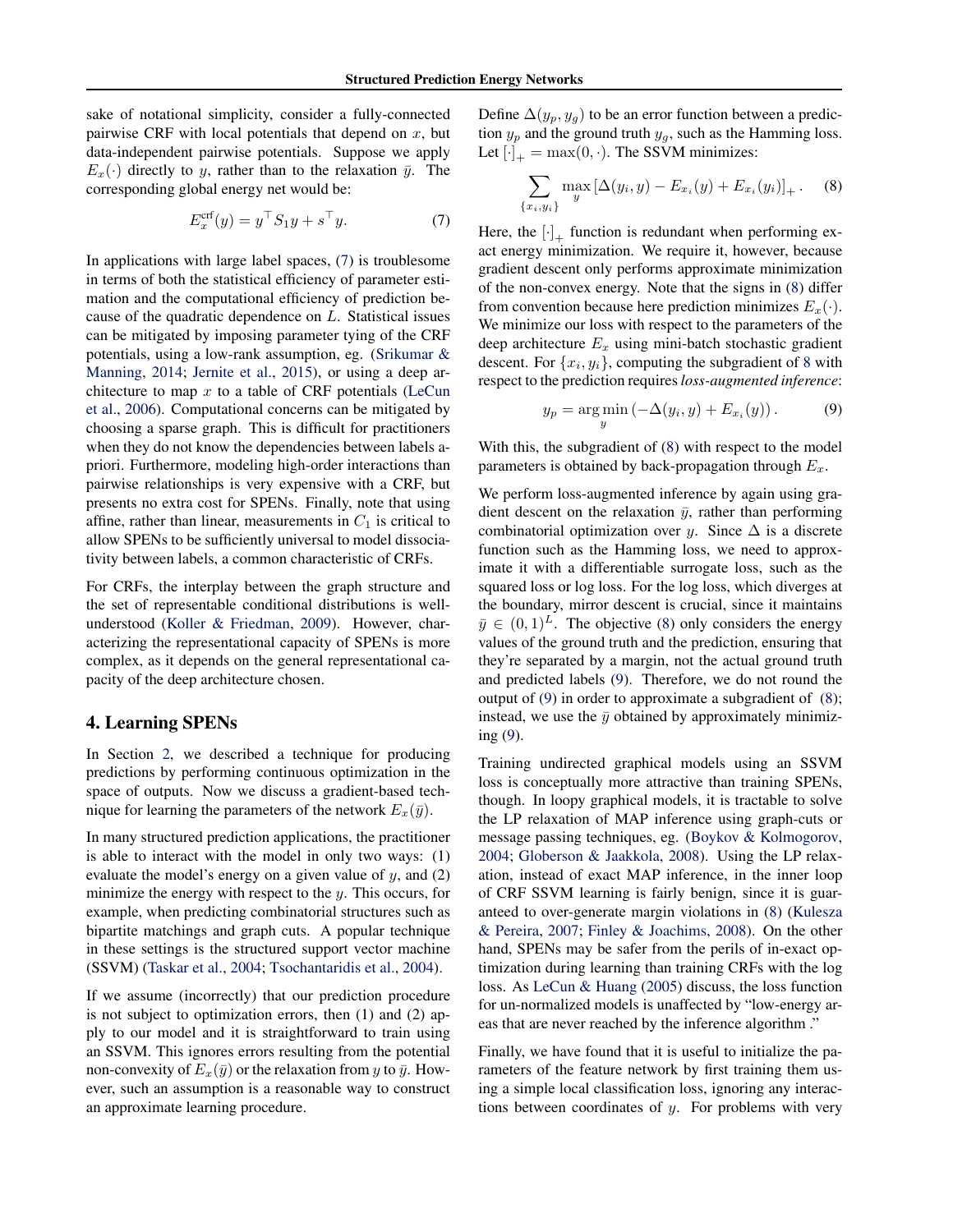<span id="page-4-0"></span>limited training data, we have found that overfitting can be lessened by keeping the feature network's parameters fixed when training the global energy network parameters.

# 5. Applications of SPENs

SPENs are a natural model for multi-label classification, an important task in a variety of machine learning applications. The data consist of  $\{x, y\}$  pairs, where  $y =$  $\{y_1, \ldots, y_L\} \in \{0,1\}^L$  is a set of multiple binary labels we seek to predict and  $x$  is a feature vector. In many cases, we are given no structure among the L labels apriori, though the labels may be quite correlated. SPENs are a very natural model for multi-label classification because learning the measurement matrix  $C_1$  in [\(5\)](#page-2-0) provides an automatic method for discovering this interaction structure. Section 6.1 discusses related prior work.

SPENs are very general, though, and can be applied to any prediction problem that can be posed, for example, as MAP inference in an undirected graphical model. In many applications of graphical models, the practitioner employs certain prior knowledge about dependencies in the data to choose the graph structure, and certain invariances in the data to impose parameter tying schemes. For example, when tagging sequences with a linear-chain CRF, the parameterization of local and pairwise potential functions is shared across time. Similarly, when applying a SPEN, we can express the global energy net [\(5\)](#page-2-0) using temporal convolutions, ie.  $C_1$  has a repeated block-diagonal structure. Section [A.4](#page-11-0) describes details for improving the accuracy and efficiency of SPENs in practice.

### 6. Related Work

#### 6.1. Multi-Label Classification

The most simple multi-label classification approach is to independently predict each label  $y_i$  using a separate classifier, also known as the 'binary relevance model'. This can perform poorly, particularly when certain labels are rare or some are highly correlated. Modeling improvements use max-margin or ranking losses that directly address the multi-label structure [\(Elisseeff & Weston,](#page-8-0) [2001;](#page-8-0) [Godbole](#page-8-0) [& Sarawagi,](#page-8-0) [2004;](#page-8-0) [Bucak et al.,](#page-8-0) [2009\)](#page-8-0).

Correlations between labels can be modeled explicitly using models with low-dimensional embeddings of labels [\(Ji](#page-8-0) [& Ye,](#page-8-0) [2009;](#page-8-0) [Cabral et al.,](#page-8-0) [2011;](#page-8-0) [Yu et al.,](#page-9-0) [2014;](#page-9-0) [Bha](#page-8-0)[tia et al.,](#page-8-0) [2015\)](#page-8-0). This can be achieved, for example, by using low-rank parameter matrices. In the SPEN framework, such a model would consist of a linear feature net-work [\(3\)](#page-2-0) of the form  $F(x) = A_1x$ , where  $A_1$  has fewer rows than there are target labels, and no global energy network. While the prediction cost of such methods grows linearly with L, these models have limited expressivity, and can not capture strict structural constraints among labels, such as mutual exclusivity and implicature. By using a non-linear multi-layer perceptron (MLP) for the feature network with hidden layers of lower dimensionality than the input, we are able to capture similar low-dimensional structure, but also capture interactions between outputs. In our experiments, is a MLP competitive baseline that has been under-explored in prior work.

It is natural to approach multi-label classification using structured prediction, which models interactions between prediction labels directly. However, the number of parameters to estimate and the per-iteration computational complexity of these models grows super-linearly in  $L$  [\(Gham](#page-8-0)[rawi & McCallum,](#page-8-0) [2005;](#page-8-0) [Finley & Joachims,](#page-8-0) [2008;](#page-8-0) [Meshi](#page-9-0) [et al.,](#page-9-0) [2010;](#page-9-0) [Petterson & Caetano,](#page-9-0) [2011\)](#page-9-0) , or requires strict assumptions about labels' depencies [\(Read et al.,](#page-9-0) [2011;](#page-9-0) [Niculescu-Mizil & Abbasnejad,](#page-9-0) [2015\)](#page-9-0).

Our parametrization of the global energy network [\(5\)](#page-2-0) in terms of linear measurements of the labels is inspired by prior approaches using compressed sensing and errorcorrecting codes for multi-label classification [\(Hsu et al.,](#page-8-0) [2009;](#page-8-0) [Hariharan et al.,](#page-8-0) [2010;](#page-8-0) [Kapoor et al.,](#page-9-0) [2012\)](#page-9-0). However, these rely on assumptions about the sparsity of the true labels or prior knowledge about label interactions, and often do not learn the measurement matrix from data. We do not assume that the labels are sparse. Instead, we assume their interaction can be parametrized by a deep network applied to a set of linear measurements of the labels.

#### 6.2. Deep Structured Models

It is natural to parametrize the potentials of a CRF using deep features [\(LeCun et al.,](#page-9-0) [2006;](#page-9-0) [Collobert et al.,](#page-8-0) [2011;](#page-8-0) [Jaderberg et al.,](#page-8-0) [2014;](#page-8-0) [Huang et al.,](#page-8-0) [2015;](#page-8-0) [Chen et al.,](#page-8-0) [2014;](#page-8-0) [Schwing & Urtasun,](#page-9-0) [2015;](#page-9-0) [Chen et al.,](#page-8-0) [2015\)](#page-8-0). Alternatively, non-iterative feed-forward predictors can be constructed using structured models as motivation [\(Stoyanov](#page-9-0) [et al.,](#page-9-0) [2011;](#page-9-0) [Domke,](#page-8-0) [2013;](#page-8-0) [Kunisch & Pock,](#page-9-0) [2013;](#page-9-0) [Her](#page-8-0)[shey et al.,](#page-8-0) [2014;](#page-8-0) [Li & Zemel,](#page-9-0) [2014;](#page-9-0) [Zheng et al.,](#page-9-0) [2015\)](#page-9-0). Here, a model family is chosen, along with an iterative approximate inference technique for the model. The inference technique is then unrolled into a computation graph, for a fixed number of iterations, and parameters are learned end-to-end using backpropagation. This directly optimizes the performance of the approximate inference procedure, and is used as a baseline in our experiments.

While these techniques can yield expressive dependence on  $x$  and improved training, the dependence of their expressivity and scalability on  $y$  is limited, since they build on an underlying graphical model. They also require deriving model-structure-specific inference algorithms.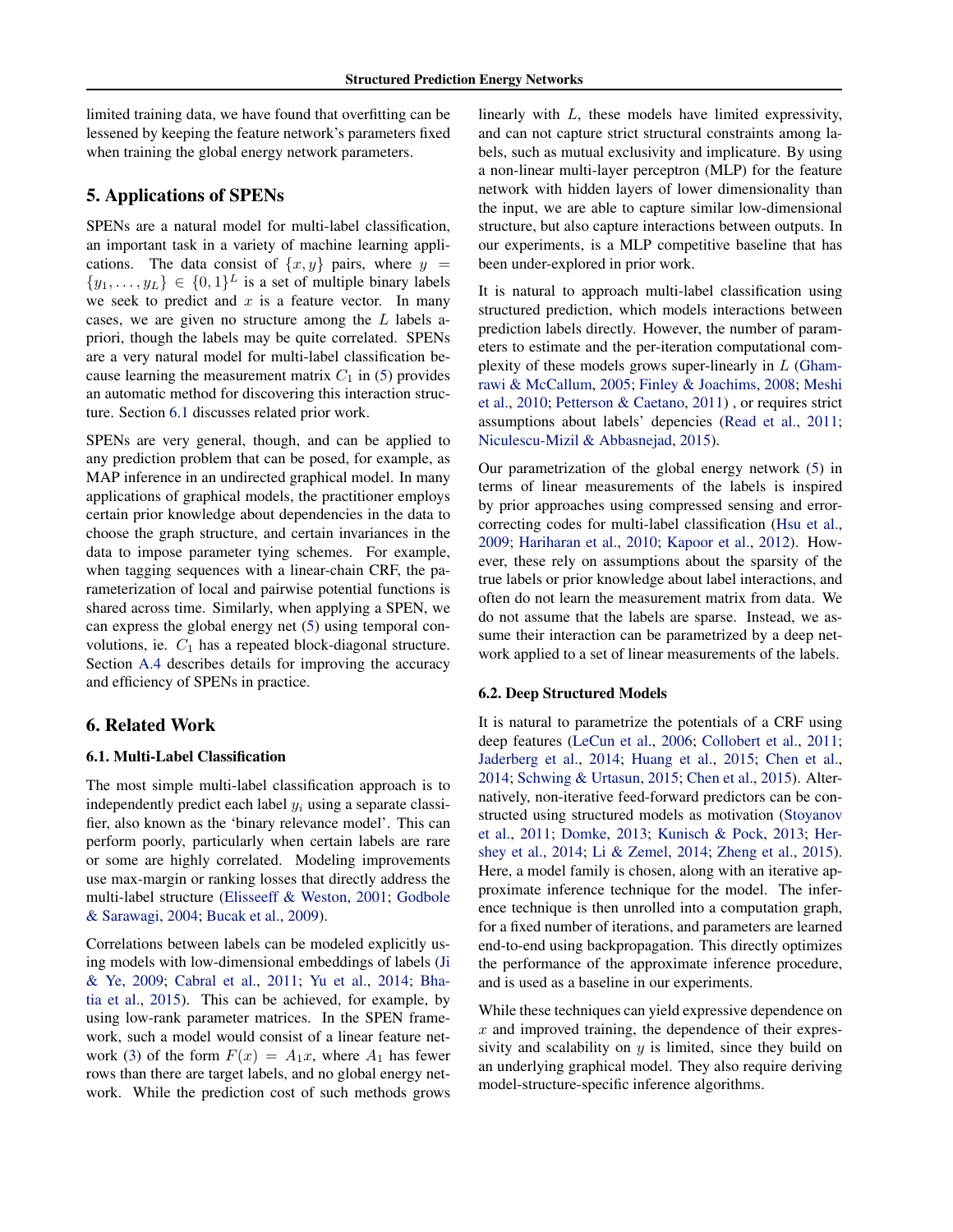#### <span id="page-5-0"></span>6.3. Iterative Prediction using Neural Networks

Our use of backprogation to perform gradient-based prediction differs from most deep learning applications, where backpropagation is used to update the network parameters. However, backpropagation-based prediction has been useful in a variety of deep learning applications, including *siamese networks* [\(Bromley et al.,](#page-8-0) [1993\)](#page-8-0), methods for generating adversarial examples [\(Szegedy et al.,](#page-9-0) [2014;](#page-9-0) [Good](#page-8-0)[fellow et al.,](#page-8-0) [2015\)](#page-8-0), methods for embedding documents as dense vectors [\(Le & Mikolov,](#page-9-0) [2014\)](#page-9-0), and successful techniques for image generation and texture synthesis [\(Mordv](#page-9-0)[intsev et al.,](#page-9-0) [2015;](#page-9-0) [Gatys et al.,](#page-8-0) [2015a;b\)](#page-8-0). [\(Carreira et al.,](#page-8-0) [2015\)](#page-8-0) propose an iterative structured prediction method for human pose estimation, where predictions are constructed incrementally as  $y_{t+1} = y_t + \Delta(x, y_t)$ . The  $\Delta$  network is trained as a multi-variate regression task, by defining a ground truth trajectory for intermediate  $y_t$ .

#### 7. Experiments

#### 7.1. Multi-Label Classification Benchmarks

Table 1 compares SPENs to a variety of high-performing baselines on a selection of standard multi-label classification tasks. Dataset sizes, etc. are described in Table [4.](#page-11-0) We contrast SPENs with BR: independent per-label logistic regression; MLP: multi-layer perceptron with ReLU nonlinearities trained with per-label logistic loss, ie. the feature network equation [\(3\)](#page-2-0) coupled with the local energy network equation [\(4\)](#page-2-0); and LR: the low-rank-weights method of [Yu](#page-9-0) [et al.](#page-9-0) [\(2014\)](#page-9-0). BR and LR results, are from [Lin et al.](#page-9-0) [\(2014\)](#page-9-0). The local energy of the SPEN is identical to the MLP.

We also compare to deep mean field (DMF), an instance of the deep 'unrolling' technique described in Section [6.2.](#page-4-0) We consider 5 iterations of mean-field inference in a fully connected pairwise CRF with data-dependent pairwise factors, and perform end-to-end maximum likelihood training. Local potentials are identical to the MLP classifier, and their parameters are clamped to reduce overfitting (unlike any of the other methods, the DMF has  $L^2$  parameters). Details of our DMF predictor, which may be of independent interest, are provided in Section [A.3.](#page-10-0) Note that we only obtained high performance by using pretrained unary potentials from the MLP. Without this, accuracy was about

|                  | BR   | I R  | MLP  | <b>DMF</b> | <b>SPEN</b> |
|------------------|------|------|------|------------|-------------|
| <b>Bibtex</b>    | 37.2 | 39.0 | 38.9 | 40.0       | 42.2        |
| <b>Bookmarks</b> | 30.7 | 31.0 | 33.8 | 33.1       | 34.4        |
| Delicious        | 26.5 | 35.3 | 37.8 | 34.2       | 37.5        |

Table 1. Comparison of various methods on 3 standard datasets in terms of F1 (larger is better).

half that of Table 1.

We report the example averaged (macro average) F1 measure. For Bibtex and Delicious, we tune hyperparameters by pooling the train and test data and sampling without replacement to make a split of the same size as the original. For Bookmarks, we use the same train-dev-test split as [Lin](#page-9-0) [et al.](#page-9-0) [\(2014\)](#page-9-0).We seleced 15 linear measurements (rows of  $C_1$  in [\(5\)](#page-2-0)) for Bookmarks and Bibtex, and 5 for Delicious. Section [A.5](#page-11-0) describes additional choices of hyperparameters. For SPENs, we obtain predictions by rounding  $\bar{y}_i$ above a threshold tuned on held-out data.

There are multiple key results in Table 1. First, SPENs are competitive compared to all of the other methods, including DMF, a structured prediction technique. While DMF scales computationally to moderate scales, since the algorithm in Section [A.3](#page-10-0) is vectorized and can be run efficiently on a GPU, and can not scale statistically, since the pairwise potentials have so many parameters. As a result, we found it difficult to avoid overfitting with DMF on the Bookmarks and Delicious datasets. In fact, the best performance is obtained by using the MLP unary potentials and ignoring pairwise terms. Second, MLP, a technique that has not been treated as a baseline in recent literature, is surprisingly accurate as well. Finally, the MLP outperformed SPEN on the Delicious dataset. Here, we found that accurate prediction requires well-calibrated soft predictions to be combined with a confidence threshold. The MLP, which is trained with logistic regression, is better at predicting soft predictions than SPENs, which are trained with a margin loss. To obtain the SPEN result for Delicious in Table 1, we need to smooth the test-time prediction problem with extra entropy terms to obtain softer predictions.

Many multi-label classification methods approach learning as a missing data problem. Here, the training labels y are assumed to be correct only when  $y_i = 1$ . When  $y_i = 0$ , they are treated as missing data, whose values can be imputed using assumptions about the rank [\(Lin et al.,](#page-9-0) [2014\)](#page-9-0) or sparsity [\(Bucak et al.,](#page-8-0) [2011;](#page-8-0) [Agrawal et al.,](#page-8-0) [2013\)](#page-8-0) of the matrix of training labels. For certain multi-label tasks, such modeling is useful because only positive labels are annotated. For example, the approach of [\(Lin et al.,](#page-9-0) [2014\)](#page-9-0) achieves 44.2 on the Bibtex dataset, outperforming our method, but only 33.3 on Delicious, substantially worse than the MLP or SPEN. Missing data modeling is orthogonal to the modeling of SPENs, and we can combine missing data techniques with SPENs.

## 7.2. Comparison to Alternative SSVM Approaches

Due to scalability considerations, most prior applications of CRFs to multi-label classification have been restricted to substantially smaller L than those considered in Table 1. In Table [2,](#page-6-0) [we consider the 14-label yeast dataset \(Elisseeff](#page-8-0)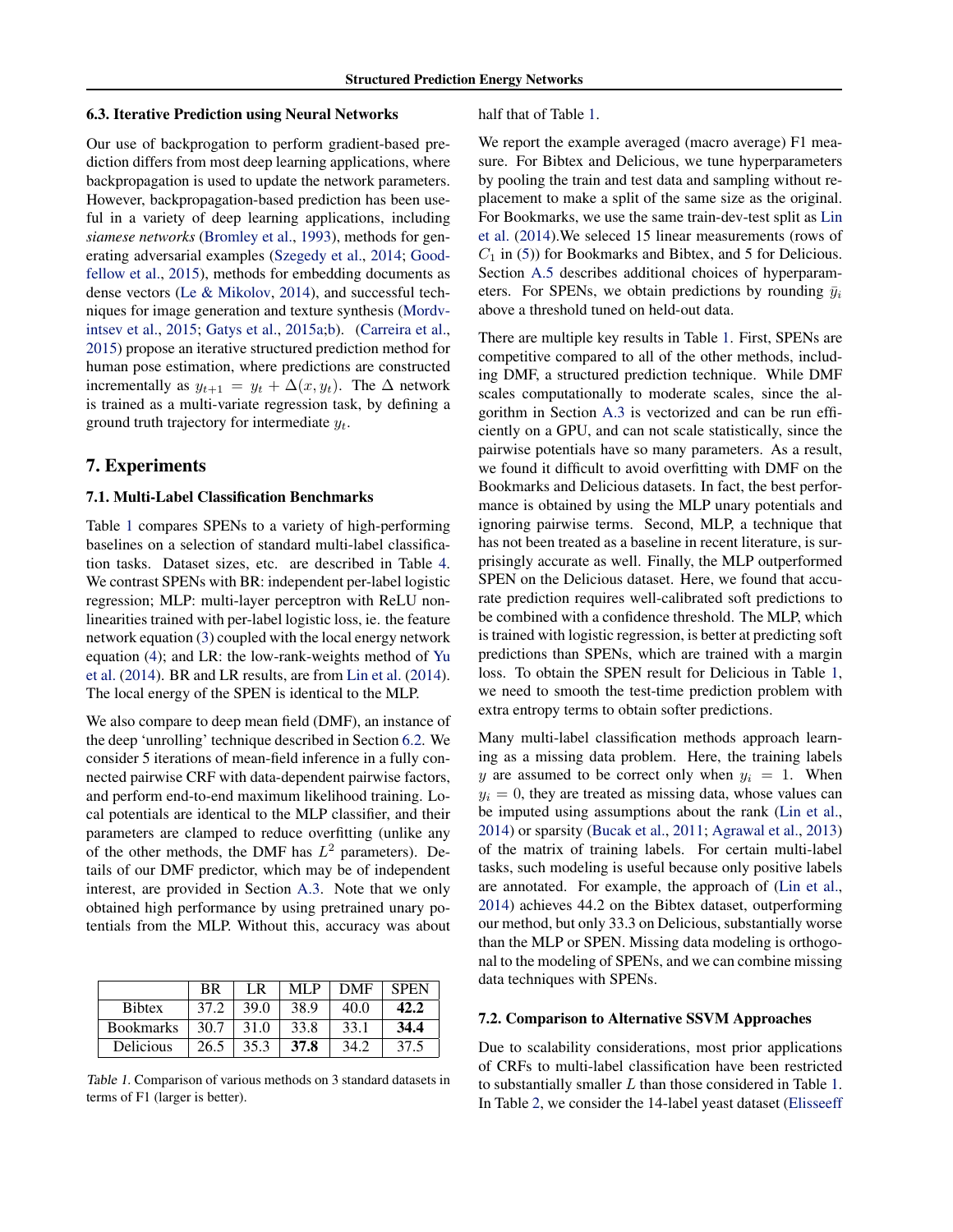<span id="page-6-0"></span>

| ∣ EXACT                                                 | $\mathbf{LP}$ | <b>IRP</b> | <b>DMF</b> | – SPFN |
|---------------------------------------------------------|---------------|------------|------------|--------|
| 20.2 ± .5   20.5 ± .5   24.3 ± .6   23 ± .2   20.0 ± .3 |               |            |            |        |

Table 2. Comparing different prediction methods, which are used both during SSVM training and at test time, using the setup of [Finley & Joachims](#page-8-0) [\(2008\)](#page-8-0) on the Yeast dataset, with hamming error (smaller is better). SPENs perform comparably to EXACT and LP, which provide stronger guarantees for SSVM training.

[& Weston,](#page-8-0) [2001\)](#page-8-0), which is the largest label space fit using a CRF in [Finley & Joachims](#page-8-0) [\(2008\)](#page-8-0) and [Meshi et al.](#page-9-0) [\(2010\)](#page-9-0). [Finley & Joachims](#page-8-0) [\(2008\)](#page-8-0) analyze the effects of inexact prediction on SSVM training and on test-time prediction. Table 2 considers exact prediction using an ILP solver, loopy belief propagation (LBP), solving the LP relaxation, the deep mean-field network described in the previous section, and SPENs, where the same prediction technique is used at train and test time. All results, besides SPEN and DMF, are from [Finley & Joachims](#page-8-0) [\(2008\)](#page-8-0). The SPEN and DMF use linear feature networks. We report hamming error, using 10-fold cross validation.

We use Table 2 to make two arguments. First, it provides justification for our use of the deep mean field network as an MRF baseline in the previous section, since it performs comparably to the other MRF methods in the table, and substantially better than LBP. Second, a key argument of [Finley & Joachims](#page-8-0) [\(2008\)](#page-8-0) is that SSVM training is more effective when the train-time inference method will not under-generate margin violations. Here, LBP and SPEN, which both approximately minimize a non-convex inference objective, have such a vulnerability, whereas LP does not, since solving the LP relaxation provides a lower bound on the true solution to the value of [\(9\)](#page-3-0). Since SPEN performs similarly to EXACT and LP, this suggests that perhaps the effect of inexact prediction is more benign for SPENs than for LBP. However, SPENs exhibit alternative expressive power to pairwise CRFs, and thus it is difficult to fully isolate the effect of SSVM training on accuracy.

#### 7.3. Structure Learning Using SPENs

Next, we perform experiments on synthetic data designed to demonstrate that the label measurement matrix,  $C_1$  in the global energy network [\(5\)](#page-2-0), provides a useful tool for analyzing the structure of dependencies between labels. SPENs impose a particular inductive bias about the interaction between  $x$  and  $y$ . Namely, the interactions between different labels in  $y$  do not depend on  $x$ . Our experiments show that this parametrization allows SPENs to excel in regimes of limited training data, due to their superior parsimony compared to analogous feed-forward approaches.

To generate data, we first draw a design matrix  $X$  with 64 features, with each entry drawn from  $N(0, 1)$ . Then, we

| $\#$ train examples   Linear |      | 3-Layer MLP $\vert$ SPEN |      |
|------------------------------|------|--------------------------|------|
| l .5k                        | 80.0 | 81.6                     | 91.5 |
| $-5k$                        | 81.8 | 96.3                     | 96.7 |

Table 3. Comparing performance (F1) on the synthetic task with block-structured mutual exclusivity between labels. Due to its parsimonious parametrization, the SPEN succeeds with limited data. With more data, the MLP performs comparably, suggesting that even rigid constraints among labels can be predicted in a feedforward fashion using a sufficiently expressive architecture.



Figure 1. Learned SPEN measurement matrices on synthetic data containing mutual exclusivity of labels within size-4 blocks, for two different choices of nonlinearity in the global energy network. 16 Labels on horizontal axis and 4 hidden units on vertical axis.

generate a 64 x 16 weights matrix A, again from  $N(0, 1)$ . Then, we construct  $Z = XA$  and split the 16 columns of Z into 4 consecutive blocks. For each block, we set  $Y_{ij} = 1$ if  $Z_{ij}$  is the maximum entry in its row-wise block, and 0 otherwise. We seek a model with predictions that reliably obey these within-block exclusivity constraints.

Figure 1 depicts block structure in the learned measurement matrix. Measurements that place equal weight on every element in a block can be used to detect violations of the mutual exclusivity constraints characteristic of the data generating process. The choice of network architecture can significantly affect the interpretability of the measurement matrix, however. When using ReLU, which acts as the identity for positive activations, violations of the data constraints can be detected by taking linear combinations of the measurements (a), since multiple hidden units place large weight on some labels. This obfuscates our ability to perform structure learning by investigating the measurement matrix. On the other hand, since applying HardTanh to measurements saturates from above, the network learns to utilize each measurement individually, yielding substantially more interpretable structure learning in (b).

Next, in Table 3 we compare: a linear classifier, a 3-Layer ReLU MLP with hidden units of size 64 and 16, and a SPEN with a simple linear local energy network and a 2 layer global energy network with HardTanh activations and 4 hidden units. Using fewer hidden units in the MLP results in substantially poorer performance. We avoid using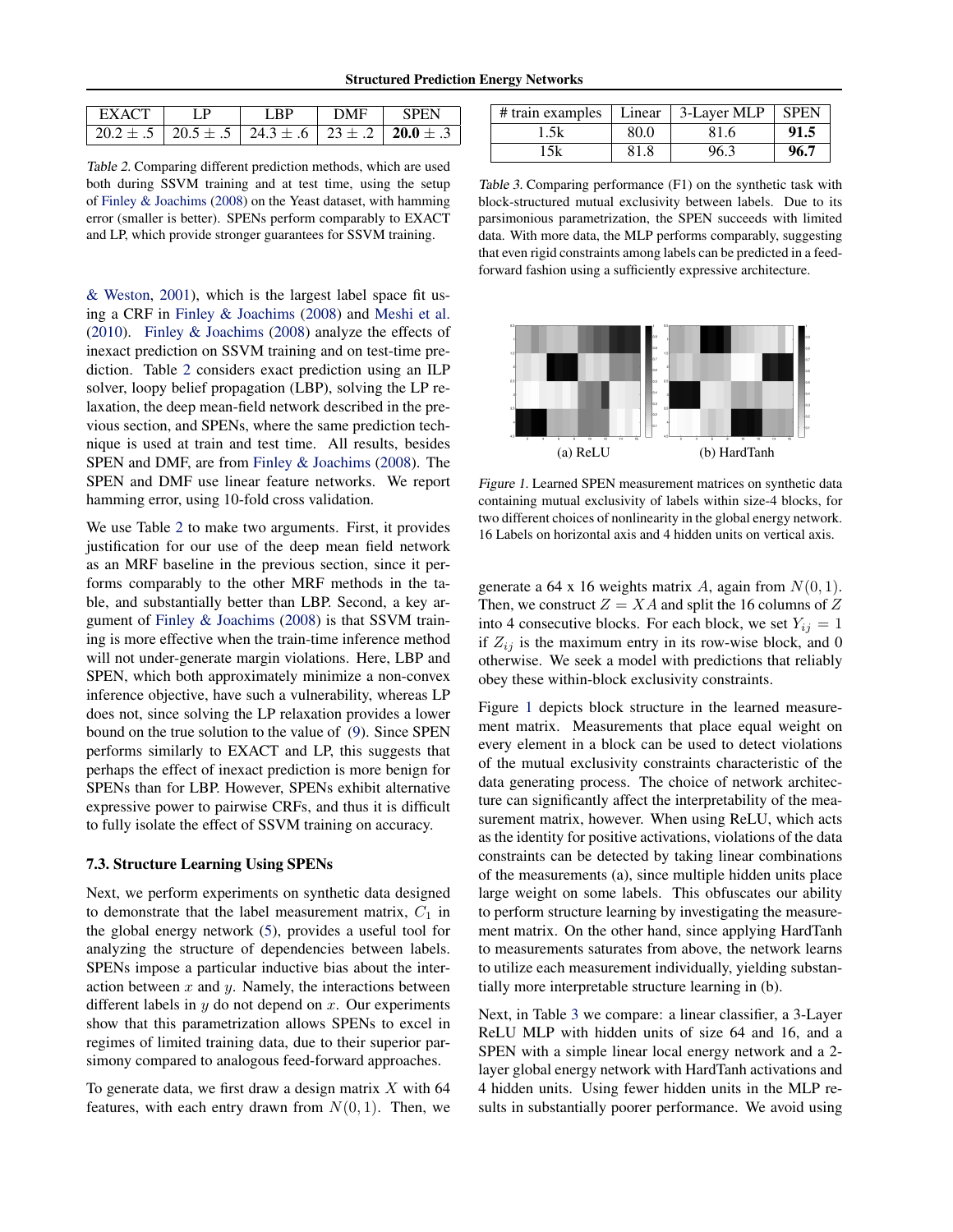non-linear local energy network because we want to force the global energy network to capture all label interactions.

Note that the SPEN consistently outperforms the MLP, particularly when training on only 1.5k examples. In the limited data regime, their difference is because the MLP has 5x more parameters, since we use a simple linear feature network in the SPEN. We also inject domain knowledge about the constraint structure when designing the global energy network's architecture. Figure [5](#page-11-0) in the Appendix demonstrates that we can perform the same structure learning as in Figure [1](#page-6-0) on this small training data.

Next, observe that for 15k examples the performance of the MLP and SPEN are comparable. Initially, we hypothesized that the mutual exclusivity constraints of the labels could not be satisfied by a feed-forward predictor, and that reconciling their interactions would require an iterative procedure. However, it seems that a large, expressive MLP can learn an accurate predictor when presented with lots of examples. Going forward, we would like to investigate the parsimony vs. expressivity tradeoffs of SPENs and MLPs.

#### 7.4. Convergence Behavior of SPEN Prediction

This section provides experiments analyzing the behavior of SPENs' test-time optimization in practice. All figures section appear in Appendix [A.1.](#page-10-0)

Prediction, both at train and test time, is performed in parallel in large minibatches on a GPU. Despite providing substantial speedups, this approach is subject to the 'curse of the last reducer,' where unnecessary gradient computation is performed on instances for which optimization has already converged. Convergence is determined by relative changes in the optimization objective and absolute changes in the iterates values. In Figure [2](#page-10-0) we provide a histogram of the iteration at which examples converge on the Bibtex dataset. The vast majority of examples converge (at around 20 steps) much before the slowest example (41 steps). Predictions are often spiked at either 0 or 1, despite optimizing a non-convex energy over the set  $[0, 1]$ . We expect that this results from the energy function being fit to 0-1 data.

Since the speed of batch prediction is largely influenced by the worst-case iteration complexity, we seek ways to decrease this worst case while maintaining high aggregate accuracy. We hypothesize that prediction is slow on 'hard' examples for which the model would have made incorrect predictions anyway. In response, we terminate prediction when a certain percentage of the examples have converged at a certain threshold. In Figure [3,](#page-10-0) we vary this percentage from 50% to 100%, obtaining a 3-fold speedup at nearly no decrease in accuracy. In Figure [4,](#page-10-0) we vary the tightness of the convergence threshold, terminating optimization when 90% of examples have converged. This is also achieves a

3-fold speedup at little degradation in accuracy. Finally, Figures [2-3](#page-10-0) can be shifted by about 5 iterations to the left by initializing optimization at the output of the MLP. Section [7.1](#page-5-0) use configurations tuned for accuracy, not speed.

Unsurprisingly, prediction using a feed-forward method, such as the above MLP or linear models, is substantially faster than a SPEN. The average total times to classify all 2515 items in the Bibtex test set are 0.0025 and 1.2 seconds for the MLP and SPEN, respectively. While SPENs are much slower, the speed per test example is still practical for various applications. Here, we used the termination criterion described above where prediction is halted when 90% of examples have converged. If we were to somehow circumvent the curse-of-the-last-reducer issue, the average number of seconds of computation per example for SPENs would be 0.8 seconds. Note that the feature network [\(3\)](#page-2-0) needs to be evaluated only once for both the MLP and the SPEN. Therefore, the extra cost of SPEN prediction does not depend on the expense of feature computation.

We have espoused SPENs'  $O(L)$  per-iteration complexity and number of parameters. Strictly-speaking, problems with larger  $L$  may require a more expressive global energy network [\(5\)](#page-2-0) with more rows in the measurement matrix  $C_1$ . This dependence is complex and data-dependent, however. Since the dimension of  $C_1$  affects model capacity, a good value depends less on  $L$  than the amount of training data.

Finally, it is difficult to analyze the ability of SPEN prediction to perform accurate global optimization. However, we can establish an upper bound on its performance, by counting the number of times that the energy returned by our optimization is greater than the value of the energy evaluated at the ground truth. Unfortunately, such a search error occurs about 8% of the time on the Bibtex dataset.

### 8. Conclusion and Future Work

Structured prediction energy networks employ deep architectures to perform representation learning for structured objects, jointly over both x and y. This provides straightforward prediction using gradient descent and an expressive framework for the energy function. We hypothesize that more accurate models can be trained from limited data using the energy-based approach, due to superior parsimony and better opportunities for practitioners to inject domain knowledge. Deep networks have transformed our ability to learn hierarchies of features for the inputs to prediction problems. SPENs provide a step towards using deep networks to perform automatic structure learning.

Future work will consider SPENs that are convex with respect to  $y$  [\(Amos & Kolter,](#page-8-0) [2016\)](#page-8-0), but not necessarily the model parameters, and training methods that backpropagate through gradient-based prediction [\(Domke,](#page-8-0) [2012\)](#page-8-0).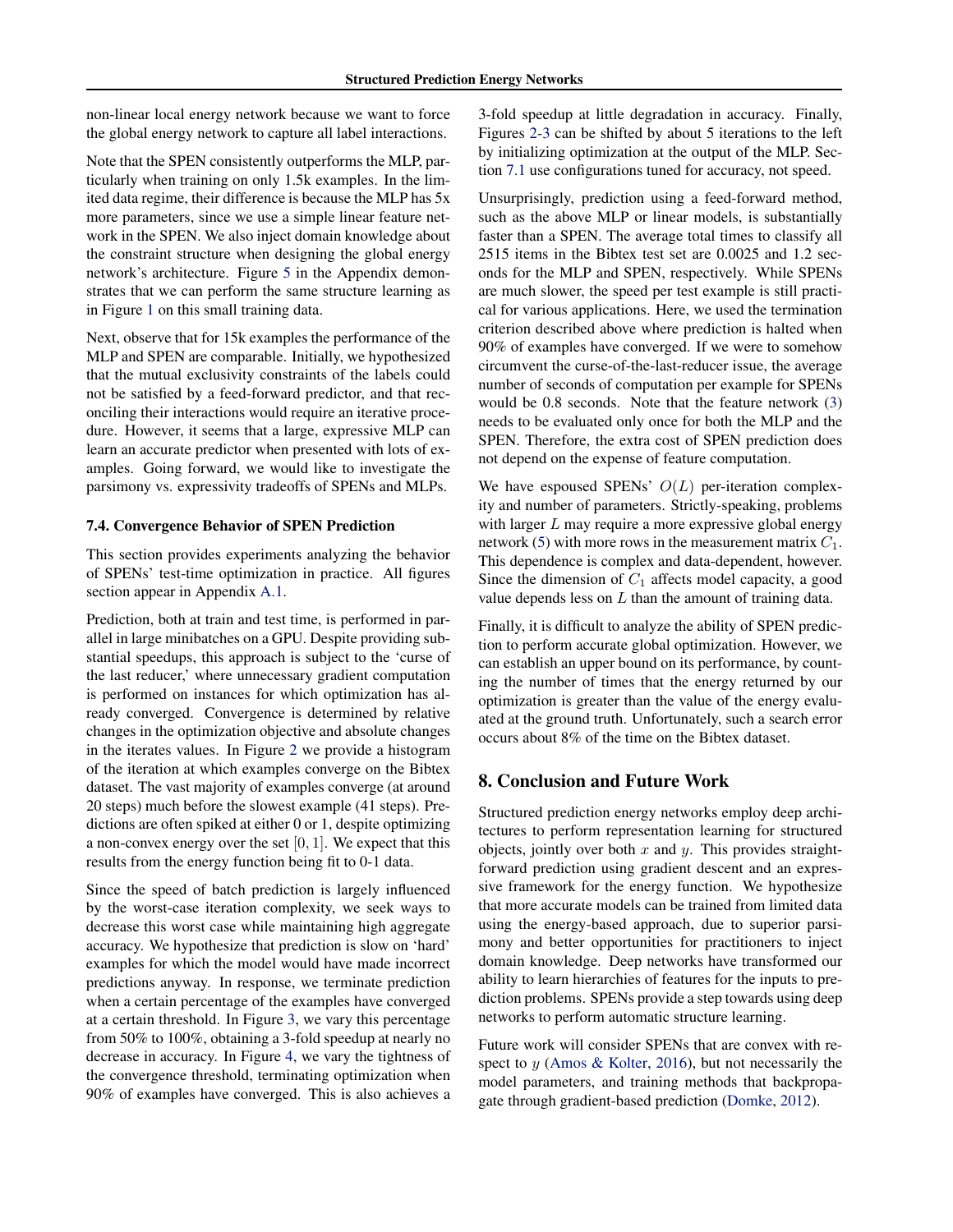# <span id="page-8-0"></span>Acknowledgements

This work was supported in part by the Center for Intelligent Information Retrieval and in part by NSF grant #CNS-0958392. Any opinions, findings and conclusions or recommendations expressed in this material are those of the authors and do not necessarily reflect those of the sponsor. Thanks to Luke Vilnis for helpful advice.

#### References

- Agrawal, Rahul, Gupta, Archit, Prabhu, Yashoteja, and Varma, Manik. Multi-label learning with millions of labels: Recommending advertiser bid phrases for web pages. In *International Conference on World Wide Web*, 2013.
- Amos, Brandon and Kolter, J Zico. Input-convex deep networks. *ICLR Workshop*, 2016.
- Beck, Amir and Teboulle, Marc. Mirror descent and nonlinear projected subgradient methods for convex optimization. *Operations Research Letters*, 31(3), 2003.
- Bhatia, Kush, Jain, Himanshu, Kar, Purushottam, Jain, Prateek, and Varma, Manik. Locally non-linear embeddings for extreme multi-label learning. *CoRR*, abs/1507.02743, 2015.
- Boykov, Yuri and Kolmogorov, Vladimir. An experimental comparison of min-cut/max-flow algorithms for energy minimization in vision. *Pattern Analysis and Machine Intelligence*, 26 (9):1124–1137, 2004.
- Bromley, Jane, Bentz, James W, Bottou, Léon, Guyon, Isabelle, LeCun, Yann, Moore, Cliff, Säckinger, Eduard, and Shah, Roopak. Signature verification using a siamese time delay neural network. *Pattern Recognition and Artificial Intelligence*, 7 (04), 1993.
- Bucak, Serhat S, Mallapragada, Pavan Kumar, Jin, Rong, and Jain, Anil K. Efficient multi-label ranking for multi-class learning: application to object recognition. In *International Conference on Computer Vision*, 2009.
- Bucak, Serhat Selcuk, Jin, Rong, and Jain, Anil K. Multi-label learning with incomplete class assignments. In *Computer Vision and Pattern Recognition*, 2011.
- Cabral, Ricardo S, Torre, Fernando, Costeira, João P, and Bernardino, Alexandre. Matrix completion for multi-label image classification. In *NIPS*, 2011.
- Carreira, Joao, Agrawal, Pulkit, Fragkiadaki, Katerina, and Malik, Jitendra. Human pose estimation with iterative error feedback. *arXiv preprint arXiv:1507.06550*, 2015.
- Chen, L.-C., Schwing, A. G., Yuille, A. L., and Urtasun, R. Learning deep structured models. In *ICML*, 2015.
- Chen, Liang-Chieh, Papandreou, George, Kokkinos, Iasonas, Murphy, Kevin, and Yuille, Alan L. Semantic image segmentation with deep convolutional nets and fully connected crfs. *ICCV*, 2014.
- Collobert, Ronan, Weston, Jason, Bottou, Léon, Karlen, Michael, Kavukcuoglu, Koray, and Kuksa, Pavel. Natural language processing (almost) from scratch. *Journal of Machine Learning Research*, 12:2493–2537, 2011.
- Domke, Justin. Generic methods for optimization-based modeling. In *AISTATS*, volume 22, pp. 318–326, 2012.
- Domke, Justin. Learning graphical model parameters with approximate marginal inference. *Pattern Analysis and Machine Intelligence, IEEE Transactions on*, 35(10):2454–2467, 2013.
- Elisseeff, André and Weston, Jason. A kernel method for multilabelled classification. In *NIPS*, 2001.
- Finley, Thomas and Joachims, Thorsten. Training structural svms when exact inference is intractable. In *ICML*, 2008.
- Gatys, Leon A., Ecker, Alexander S., and Bethge, Matthias. A neural algorithm of artistic style. *CoRR*, abs/1508.06576, 2015a.
- Gatys, Leon A., Ecker, Alexander S., and Bethge, Matthias. Texture synthesis using convolutional neural networks. In *NIPS*. 2015b.
- Ghamrawi, Nadia and McCallum, Andrew. Collective multi-label classification. In *ACM International Conference on Information and Knowledge Management*, 2005.
- Globerson, Amir and Jaakkola, Tommi S. Fixing maxproduct: Convergent message passing algorithms for map lprelaxations. In *NIPS*, 2008.
- Godbole, Shantanu and Sarawagi, Sunita. Discriminative methods for multi-labeled classification. In *Advances in Knowledge Discovery and Data Mining*, pp. 22–30. Springer, 2004.
- Goodfellow, Ian J, Shlens, Jonathon, and Szegedy, Christian. Explaining and harnessing adversarial examples. *International Conference on Learning Representations*, 2015.
- Hariharan, Bharath, Zelnik-Manor, Lihi, Varma, Manik, and Vishwanathan, Svn. Large scale max-margin multi-label classification with priors. In *ICML*, 2010.
- Hershey, John R, Roux, Jonathan Le, and Weninger, Felix. Deep unfolding: Model-based inspiration of novel deep architectures. *arXiv preprint arXiv:1409.2574*, 2014.
- Hsu, Daniel, Kakade, Sham, Langford, John, and Zhang, Tong. Multi-label prediction via compressed sensing. In *NIPS*, 2009.
- Huang, Zhiheng, Xu, Wei, and Yu, Kai. Bidirectional LSTM-CRF models for sequence tagging. *CoRR*, abs/1508.01991, 2015.
- Jaderberg, Max, Simonyan, Karen, Vedaldi, Andrea, and Zisserman, Andrew. Deep structured output learning for unconstrained text recognition. *International Conference on Learning Representations 2014*, 2014.
- Jernite, Yacine, Rush, Alexander M., and Sontag, David. A fast variational approach for learning markov random field language models. In *ICML*, 2015.
- Ji, Shuiwang and Ye, Jieping. Linear dimensionality reduction for multi-label classification. In *IJCAI*, volume 9, pp. 1077–1082, 2009.
- Jordan, Michael I, Ghahramani, Zoubin, Jaakkola, Tommi S, and Saul, Lawrence K. An introduction to variational methods for graphical models. *Machine learning*, 37(2):183–233, 1999.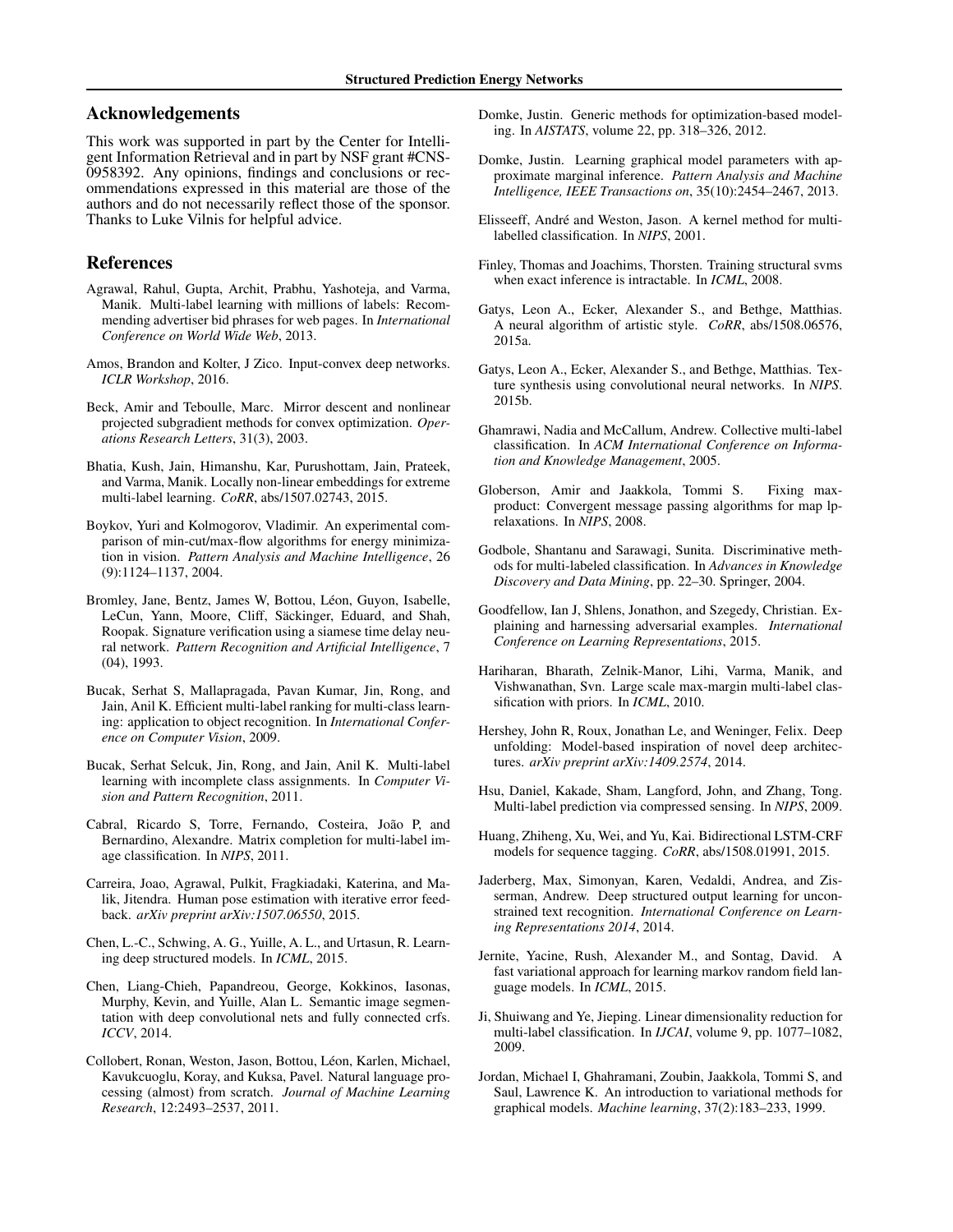- <span id="page-9-0"></span>Kapoor, Ashish, Viswanathan, Raajay, and Jain, Prateek. Multilabel classification using bayesian compressed sensing. In *NIPS*, 2012.
- Koller, Daphne and Friedman, Nir. *Probabilistic graphical models: principles and techniques*. MIT press, 2009.
- Kulesza, Alex and Pereira, Fernando. Structured learning with approximate inference. In *NIPS*, 2007.
- Kunisch, Karl and Pock, Thomas. A bilevel optimization approach for parameter learning in variational models. *SIAM Journal on Imaging Sciences*, 6(2):938–983, 2013.
- Lafferty, John D, McCallum, Andrew, and Pereira, Fernando CN. Conditional random fields: Probabilistic models for segmenting and labeling sequence data. In *ICML*, 2001.
- Le, Quoc and Mikolov, Tomas. Distributed representations of sentences and documents. In *ICML*, 2014.
- LeCun, Yann and Huang, Fu Jie. Loss functions for discriminative training of energy-based models. In *AISTATS*, 2005.
- LeCun, Yann, Chopra, Sumit, Hadsell, Raia, Ranzato, M, and Huang, F. A tutorial on energy-based learning. *Predicting Structured Data*, 1, 2006.
- Li, Yujia and Zemel, Richard S. Mean-field networks. *ICML Workshop on Learning Tractable Probabilistic Models*, 2014.
- Lin, Victoria (Xi), Singh, Sameer, He, Luheng, Taskar, Ben, and Zettlemoyer, Luke. Multi-label learning with posterior regularization. In *NIPS Workshop on Modern Machine Learning and NLP*, 2014.
- Long, Jonathan, Shelhamer, Evan, and Darrell, Trevor. Fully convolutional networks for semantic segmentation. In *Computer Vision and Pattern Recognition*, 2015.
- Meshi, Ofer, Sontag, David, Globerson, Amir, and Jaakkola, Tommi S. Learning efficiently with approximate inference via dual losses. In *ICML*, 2010.
- Mordvintsev, Alexander, Olah, Christopher, and Tyka, Mike. Inceptionism: Going deeper into neural networks, June 2015.
- Niculescu-Mizil, Alexandru and Abbasnejad, Ehsan. Label filters for large scale multilabel classification. In *ICML 2015 Workshop on Extreme Classification*, 2015.
- Petterson, James and Caetano, Tibério S. Submodular multi-label learning. In *NIPS*, 2011.
- Read, Jesse, Pfahringer, Bernhard, Holmes, Geoff, and Frank, Eibe. Classifier chains for multi-label classification. *Machine learning*, 85(3):333–359, 2011.
- Schwing, Alexander G. and Urtasun, Raquel. Fully connected deep structured networks. *CoRR*, abs/1503.02351, 2015.
- Srikumar, Vivek and Manning, Christopher D. Learning distributed representations for structured output prediction. In *NIPS*, 2014.
- Stoyanov, Veselin, Ropson, Alexander, and Eisner, Jason. Empirical risk minimization of graphical model parameters given approximate inference, decoding, and model structure. In *International Conference on Artificial Intelligence and Statistics*, 2011.
- Sutskever, Ilya, Vinyals, Oriol, and Le, Quoc V. Sequence to sequence learning with neural networks. In *NIPS*, 2014.
- Szegedy, Christian, Zaremba, Wojciech, Sutskever, Ilya, Bruna, Joan, Erhan, Dumitru, Goodfellow, Ian, and Fergus, Rob. Intriguing properties of neural networks. In *International Conference on Learning Representations*, 2014.
- Taskar, B., Guestrin, C., and Koller, D. Max-margin Markov networks. *NIPS*, 2004.
- Tsochantaridis, Ioannis, Hofmann, Thomas, Joachims, Thorsten, and Altun, Yasemin. Support vector machine learning for interdependent and structured output spaces. In *ICML*, 2004.
- Yu, Hsiang-Fu, Jain, Prateek, Kar, Purushottam, and Dhillon, Inderjit S. Large-scale multi-label learning with missing labels. In *ICML*, 2014.
- Zheng, Shuai, Jayasumana, Sadeep, Romera-Paredes, Bernardino, Vineet, Vibhav, Su, Zhizhong, Du, Dalong, Huang, Chang, and Torr, Philip. Conditional random fields as recurrent neural networks. In *International Conference on Computer Vision (ICCV)*, 2015.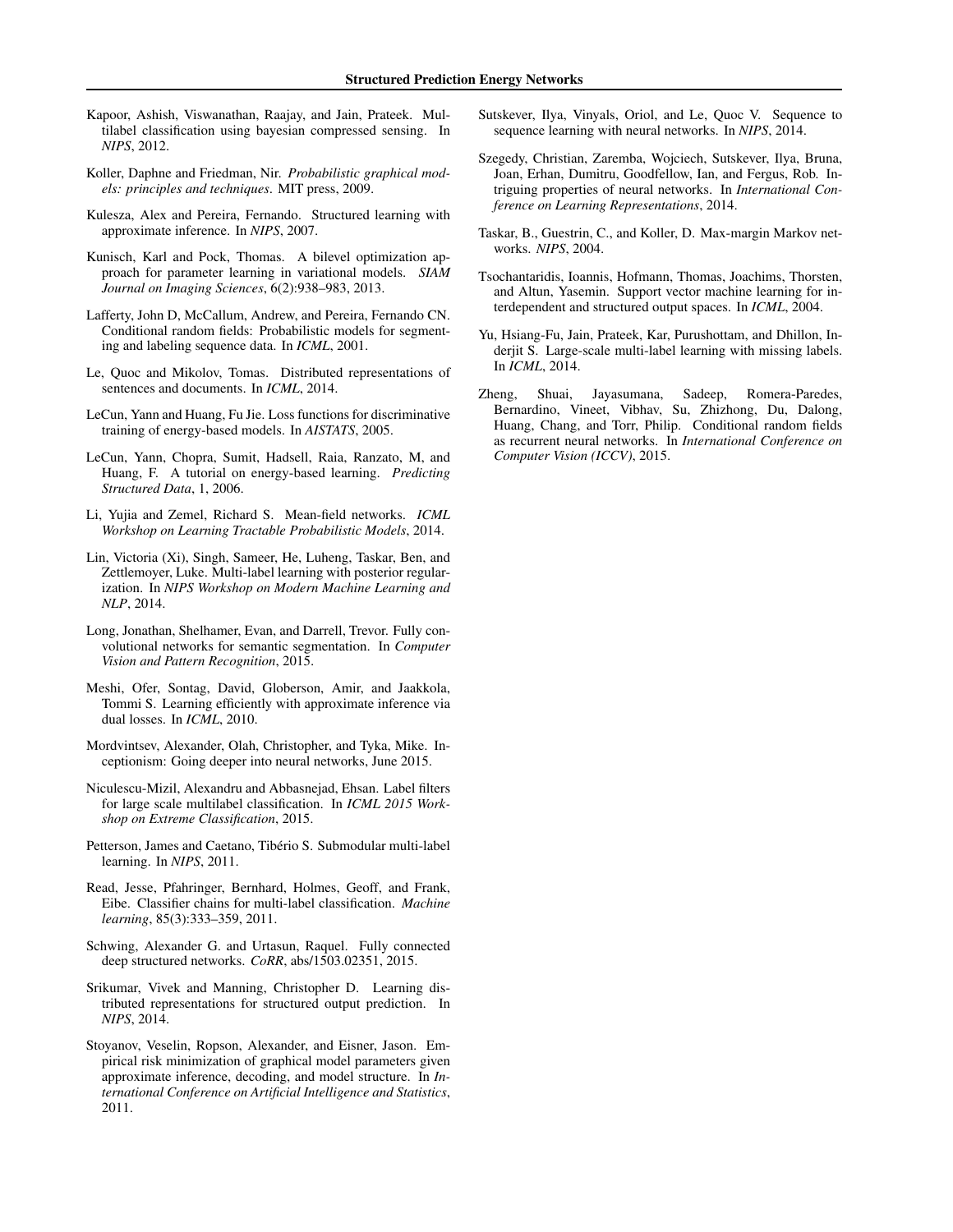ie

# <span id="page-10-0"></span>A. Appendix

# A.1. Analysis of Convergence Behavior



Figure 2. Histogram of #required iters for each example in a large batch to converge. Unnecessary computation is performed on already-converged examples while waiting for the final ones to converge.



Figure 3. Accuracy vs. # required iters for varying convergence percentage. Optimization on a batch is terminated if  $X\%$  of the examples in the batch have converged. This provides little decrease in accuracy, while providing an impressive speedup. We hypothesize that the many of the slow-converging examples were ones for which prediction was going to be incorrect anyway, so it is ok to terminate these early.



Figure 4. Accuracy vs. # required iters curve for varying convergence tolerance. By using a looseer convergence tolerance, we can sacrifice accuracy for speed.





#### A.3. Deep Mean Field Predictor

Consider a fully-connected pairwise CRF for multi-label prediction. We have:

$$
P(y|x) \propto \exp \left( \sum_{i,j} B_{ij}^{(x)}(y_i, y_j) + \sum_i U_i^{(x)}(y_i) \right) (10)
$$

Here, the dependence of the pairwise and unary potential functions  $B$  and  $U$  on  $x$  is arbitrary and we leave this dependence implicit going forward. There are 4 possible values for  $B_{ij}$ , dependin g on the values of  $y_i$  and  $y_j$ . Similarly, there are two possible values for  $U_i$ . Suppose that  $y$  is represented as a vector in  $\{0,1\}^L$ , then we can re-write (12) as

$$
P(y|x) \propto \exp(y^\top A_1 y + (1 - y)^\top A_2 y \quad (11)
$$

$$
+(1-y)^{\top}A_3(1-y) + C_1^{\top}y + C_2^{\top}(1-y)) \quad (12)
$$

Here,  $A_1, A_2$ , and  $A_3$  are matrices and  $C_1$  and  $C_2$  are vectors. Collecting terms, we obtain a matrix A and vector C such that

$$
P(y|x) \propto \exp(y^{\top}Ay + C^{\top}y + \text{constant})
$$

$$
P(y|x) \propto \exp(y^{\top}Ay + C^{\top}y)
$$
(13)

We seek to perform mean-field variational inference in this CRF. Let  $\bar{y}^t \in [0,1]^L$  be the estimate for the marginals of y at timestep t. Define  $\bar{y}_{i,0}^t$  to be a vector that is equal to  $\bar{y}$  everywhere but coordinate i, where it is 0 (ie we're conditioning the value of the ith label to be 0). Similarly, define  $\bar{y}_{i,1}^t$  The mean-field updates set

$$
\bar{y}^{y+1} = \frac{\exp(e_i^1)}{\exp(e_i^1) + \exp(e_i^0)} = \text{Sigmoid}(e_i^1 - e_i^0), \quad (14)
$$